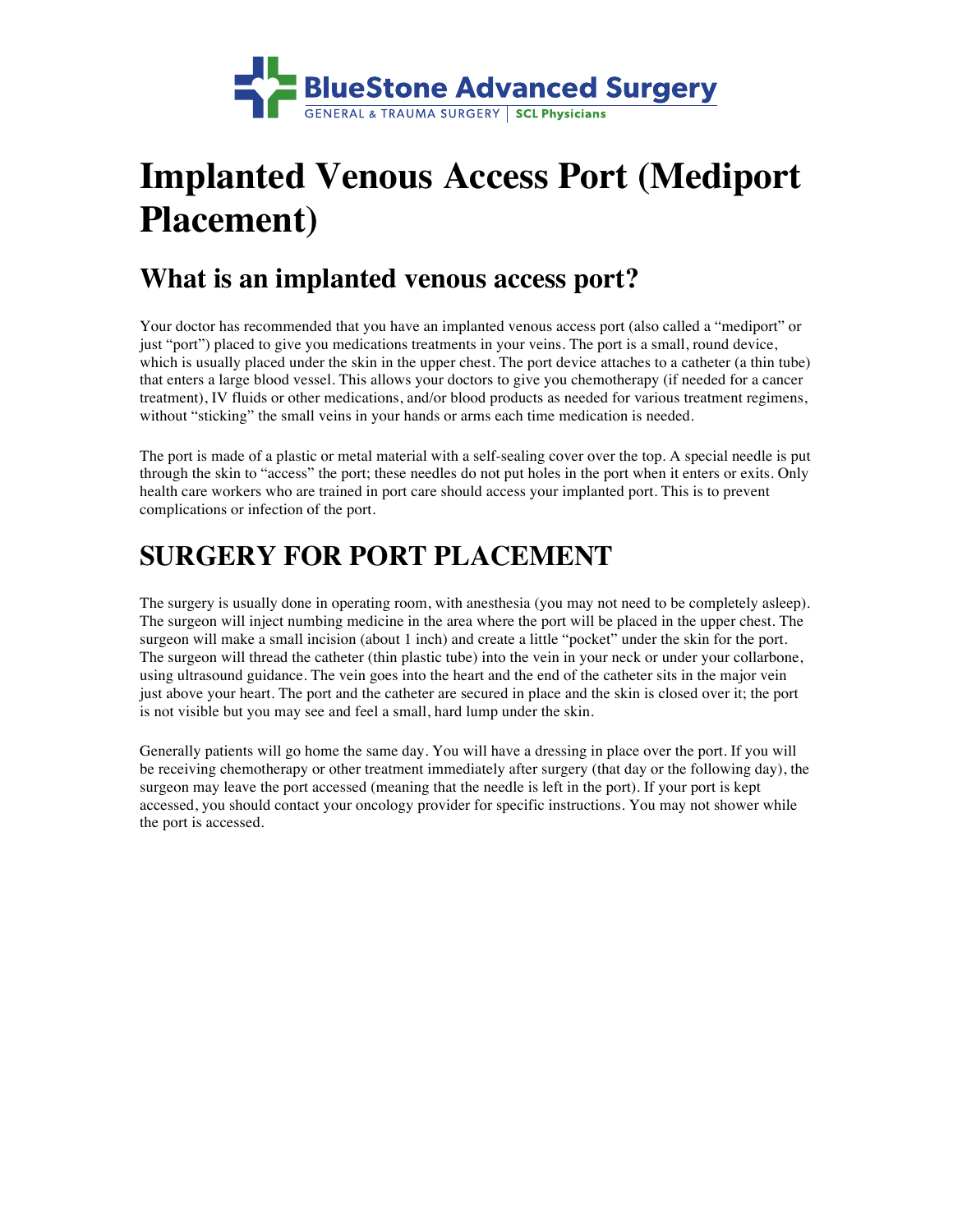



#### **Risks of Port Placement Include (but not limited to):**

- Bleeding or injury to the vein
- Infection of the port, which may require removal of the port
- Blood clot in the vein
- Collapsed lung (this could be caused by a needle puncture into the lung during surgery; the risk of this is very low when using ultrasound guidance)

#### **POST-OPERATIVE INSTRUCTIONS after Your Port Placement**

**Diet**: no restrictions, you may resume your regular diet

#### **Medications:**

- You will be given a prescription for pain medication (narcotics); it is important to keep your pain controlled. Take the medication as needed, as instructed. The pain medication can make you sleepy and dizzy; they can cause nausea in some people so it is best to take them with food.
- \*\*The Narcotic pain medication will make you constipated -->Over the counter stool softener (Colace or generic docusate) twice daily plus laxative (for ex: milk of magnesium, sennakot, miralax) as needed for constipation while taking narcotics if no bowel movement for 2-3 days
- You may resume your regular medications unless told otherwise by the surgeon

#### **Wound care:**

- Keep the dressing in place and clean and dry for 3 days. After 3 days you may remove the dressing and you can shower. If you are starting chemotherapy immediately after surgery, you should keep the wound covered and dry for one week.
- No soaking in tub or pool for 2 weeks following surgery.
- If you have steri-strips (white paper tapes), leave these on until they fall off on their own.
- Some bruising and soreness is expected for a few days. You can use an ice pack for pain for first 24hrs.